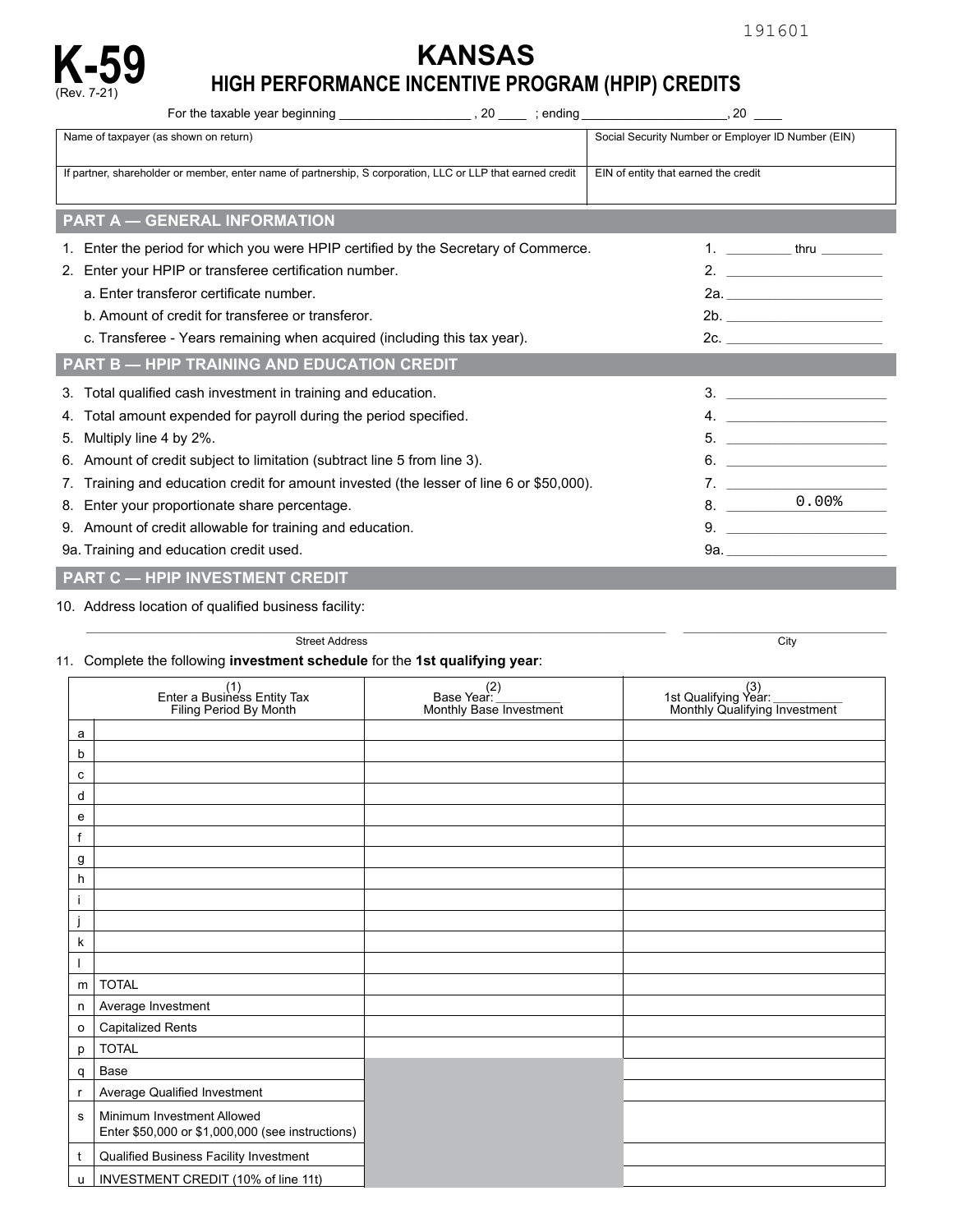|                                                                                                                    | 12. Enter your proportionate share percentage. See instructions.                                                                                                                               |          |                                                                                                                                                                                                                                                                                                     |          |                                                                                                                                                                                                                                      |          |                                                                                                                                                                                                                                                                             | 12.<br>%                                                       |  |
|--------------------------------------------------------------------------------------------------------------------|------------------------------------------------------------------------------------------------------------------------------------------------------------------------------------------------|----------|-----------------------------------------------------------------------------------------------------------------------------------------------------------------------------------------------------------------------------------------------------------------------------------------------------|----------|--------------------------------------------------------------------------------------------------------------------------------------------------------------------------------------------------------------------------------------|----------|-----------------------------------------------------------------------------------------------------------------------------------------------------------------------------------------------------------------------------------------------------------------------------|----------------------------------------------------------------|--|
| 13. Amount of current year credit available (multiply line 11u by 12) or amount of credit received<br>by transfer. |                                                                                                                                                                                                |          |                                                                                                                                                                                                                                                                                                     |          |                                                                                                                                                                                                                                      |          | 13. $\frac{1}{2}$ = 0.000 $\frac{1}{2}$ = 0.000 $\frac{1}{2}$ = 0.000 $\frac{1}{2}$ = 0.000 $\frac{1}{2}$ = 0.000 $\frac{1}{2}$ = 0.000 $\frac{1}{2}$ = 0.000 $\frac{1}{2}$ = 0.000 $\frac{1}{2}$ = 0.000 $\frac{1}{2}$ = 0.000 $\frac{1}{2}$ = 0.000 $\frac{1}{2}$ = 0.000 |                                                                |  |
|                                                                                                                    | 13a. Prior year(s) carryforward.                                                                                                                                                               |          |                                                                                                                                                                                                                                                                                                     |          |                                                                                                                                                                                                                                      |          |                                                                                                                                                                                                                                                                             | 13a. _________________________                                 |  |
|                                                                                                                    |                                                                                                                                                                                                |          | 13b. Amount of credit transferred. (Transferor only)                                                                                                                                                                                                                                                |          |                                                                                                                                                                                                                                      |          |                                                                                                                                                                                                                                                                             |                                                                |  |
|                                                                                                                    |                                                                                                                                                                                                |          |                                                                                                                                                                                                                                                                                                     |          | 13c. Total credit available this tax year (add lines 13 and 13a and subtract line 13b).                                                                                                                                              |          |                                                                                                                                                                                                                                                                             | 13c. _________________________                                 |  |
|                                                                                                                    |                                                                                                                                                                                                |          | 14. $\frac{1}{2}$ = $\frac{1}{2}$ = $\frac{1}{2}$ = $\frac{1}{2}$ = $\frac{1}{2}$ = $\frac{1}{2}$ = $\frac{1}{2}$ = $\frac{1}{2}$ = $\frac{1}{2}$ = $\frac{1}{2}$ = $\frac{1}{2}$ = $\frac{1}{2}$ = $\frac{1}{2}$ = $\frac{1}{2}$ = $\frac{1}{2}$ = $\frac{1}{2}$ = $\frac{1}{2}$ = $\frac{1}{2}$ = |          |                                                                                                                                                                                                                                      |          |                                                                                                                                                                                                                                                                             |                                                                |  |
|                                                                                                                    | 14. Amount of tax liability for current year after all previous claimed credits.<br>15. Amount of credit used.                                                                                 |          |                                                                                                                                                                                                                                                                                                     |          |                                                                                                                                                                                                                                      |          |                                                                                                                                                                                                                                                                             | 15.                                                            |  |
| 16. Amount of carry forward for next year's Schedule K-59.                                                         |                                                                                                                                                                                                |          |                                                                                                                                                                                                                                                                                                     |          |                                                                                                                                                                                                                                      |          |                                                                                                                                                                                                                                                                             |                                                                |  |
|                                                                                                                    |                                                                                                                                                                                                |          | <b>PART D - NEW INVESTMENT INFORMATION</b>                                                                                                                                                                                                                                                          |          |                                                                                                                                                                                                                                      |          |                                                                                                                                                                                                                                                                             |                                                                |  |
|                                                                                                                    |                                                                                                                                                                                                |          |                                                                                                                                                                                                                                                                                                     |          |                                                                                                                                                                                                                                      |          |                                                                                                                                                                                                                                                                             | 17.                                                            |  |
|                                                                                                                    | 17. Number of actual jobs created as a direct result of this qualified business facility investment.<br>18. Additional payroll generated as a direct result of actual jobs created on line 17. |          |                                                                                                                                                                                                                                                                                                     |          |                                                                                                                                                                                                                                      |          |                                                                                                                                                                                                                                                                             |                                                                |  |
|                                                                                                                    |                                                                                                                                                                                                |          |                                                                                                                                                                                                                                                                                                     |          | 19. Actual number of jobs retained that would have been eliminated if not for this qualified business                                                                                                                                |          |                                                                                                                                                                                                                                                                             |                                                                |  |
|                                                                                                                    | facility investment.                                                                                                                                                                           |          |                                                                                                                                                                                                                                                                                                     |          |                                                                                                                                                                                                                                      |          |                                                                                                                                                                                                                                                                             |                                                                |  |
|                                                                                                                    | 20. Payroll for actual jobs retained on line 19.                                                                                                                                               |          |                                                                                                                                                                                                                                                                                                     |          |                                                                                                                                                                                                                                      |          |                                                                                                                                                                                                                                                                             | 20.                                                            |  |
|                                                                                                                    |                                                                                                                                                                                                |          |                                                                                                                                                                                                                                                                                                     |          | 21. Additional revenue or loss generated as a direct result of this qualified business facility investment.                                                                                                                          |          |                                                                                                                                                                                                                                                                             | 21. $\qquad \qquad$                                            |  |
|                                                                                                                    |                                                                                                                                                                                                |          |                                                                                                                                                                                                                                                                                                     |          | 22. Additional sales generated as a direct result of this qualified business facility investment.                                                                                                                                    |          |                                                                                                                                                                                                                                                                             |                                                                |  |
|                                                                                                                    | 23. Total employment in the state of Kansas.                                                                                                                                                   |          |                                                                                                                                                                                                                                                                                                     |          |                                                                                                                                                                                                                                      |          |                                                                                                                                                                                                                                                                             | 23.                                                            |  |
|                                                                                                                    | 24. Total payroll in the state of Kansas.                                                                                                                                                      |          |                                                                                                                                                                                                                                                                                                     |          |                                                                                                                                                                                                                                      |          |                                                                                                                                                                                                                                                                             | 24.                                                            |  |
|                                                                                                                    |                                                                                                                                                                                                |          | <b>PART E - CARRY FORWARD SCHEDULE</b>                                                                                                                                                                                                                                                              |          |                                                                                                                                                                                                                                      |          |                                                                                                                                                                                                                                                                             |                                                                |  |
| 25.                                                                                                                | <b>First Year</b>                                                                                                                                                                              |          | a. Tax Year                                                                                                                                                                                                                                                                                         |          | b. Certification No.                                                                                                                                                                                                                 |          |                                                                                                                                                                                                                                                                             | c. Certification Date                                          |  |
|                                                                                                                    | <b>Carry Forward</b>                                                                                                                                                                           |          | d. Carry Fwd Amt __________                                                                                                                                                                                                                                                                         |          | e. Credit Used <b>Example 20</b>                                                                                                                                                                                                     |          |                                                                                                                                                                                                                                                                             | f. Credit Fwd Available____________                            |  |
| 26.                                                                                                                | <b>Second Year</b>                                                                                                                                                                             |          | a. Tax Year_________________                                                                                                                                                                                                                                                                        |          | b. Certification No.                                                                                                                                                                                                                 |          |                                                                                                                                                                                                                                                                             | c. Certification Date______________                            |  |
|                                                                                                                    | <b>Carry Forward</b>                                                                                                                                                                           |          | d. Carry Fwd Amt                                                                                                                                                                                                                                                                                    |          |                                                                                                                                                                                                                                      |          |                                                                                                                                                                                                                                                                             | f. Credit Fwd Available___________                             |  |
| 27.                                                                                                                | <b>Third Year</b>                                                                                                                                                                              |          |                                                                                                                                                                                                                                                                                                     |          | b. Certification No.                                                                                                                                                                                                                 |          |                                                                                                                                                                                                                                                                             | c. Certification Date______________                            |  |
|                                                                                                                    | <b>Carry Forward</b>                                                                                                                                                                           |          | d. Carry Fwd Amt                                                                                                                                                                                                                                                                                    |          |                                                                                                                                                                                                                                      |          |                                                                                                                                                                                                                                                                             | f. Credit Fwd Available____________                            |  |
| 28.                                                                                                                | <b>Fourth Year</b><br><b>Carry Forward</b>                                                                                                                                                     |          | d. Carry Fwd Amt __________                                                                                                                                                                                                                                                                         |          | b. Certification No.                                                                                                                                                                                                                 |          |                                                                                                                                                                                                                                                                             | c. Certification Date______________<br>f. Credit Fwd Available |  |
| 29.                                                                                                                | <b>Fifth Year</b>                                                                                                                                                                              |          | a. Tax Year_________________                                                                                                                                                                                                                                                                        |          | b. Certification No.                                                                                                                                                                                                                 |          |                                                                                                                                                                                                                                                                             | c. Certification Date______________                            |  |
|                                                                                                                    | <b>Carry Forward</b>                                                                                                                                                                           |          | d. Carry Fwd Amt                                                                                                                                                                                                                                                                                    |          |                                                                                                                                                                                                                                      |          |                                                                                                                                                                                                                                                                             | f. Credit Fwd Available___________                             |  |
| 30.                                                                                                                | <b>Sixth Year</b>                                                                                                                                                                              |          |                                                                                                                                                                                                                                                                                                     |          | b. Certification No.                                                                                                                                                                                                                 |          |                                                                                                                                                                                                                                                                             | c. Certification Date______________                            |  |
|                                                                                                                    | <b>Carry Forward</b>                                                                                                                                                                           |          | d. Carry Fwd Amt                                                                                                                                                                                                                                                                                    |          | e. Credit Used                                                                                                                                                                                                                       |          | f. Credit Fwd Available                                                                                                                                                                                                                                                     |                                                                |  |
| 31.                                                                                                                | <b>Seventh Year</b>                                                                                                                                                                            |          |                                                                                                                                                                                                                                                                                                     | b.       | Certification No.                                                                                                                                                                                                                    | С.       |                                                                                                                                                                                                                                                                             | Certification Date______________                               |  |
|                                                                                                                    | <b>Carry Forward</b>                                                                                                                                                                           | d.       | Carry Fwd Amt                                                                                                                                                                                                                                                                                       | e.       | Credit Used ______________________                                                                                                                                                                                                   | f.       |                                                                                                                                                                                                                                                                             | Credit Fwd Available____________                               |  |
| 32.                                                                                                                | <b>Eighth Year</b>                                                                                                                                                                             | а.       | Tax Year_______________                                                                                                                                                                                                                                                                             | b.       | Certification No.                                                                                                                                                                                                                    | C.       |                                                                                                                                                                                                                                                                             | Certification Date_______________                              |  |
|                                                                                                                    | <b>Carry Forward</b>                                                                                                                                                                           | d.       | Carry Fwd Amt                                                                                                                                                                                                                                                                                       | е.       | Credit Used________________________                                                                                                                                                                                                  | f.       |                                                                                                                                                                                                                                                                             | Credit Fwd Available____________                               |  |
| 33.                                                                                                                | <b>Ninth Year</b><br><b>Carry Forward</b>                                                                                                                                                      | а.<br>d. | Tax Year______________<br>Carry Fwd Amt                                                                                                                                                                                                                                                             | b.<br>е. | Certification No.<br>Credit Used________________________                                                                                                                                                                             | C.<br>f. |                                                                                                                                                                                                                                                                             | Certification Date<br>Credit Fwd Available____________         |  |
| 34.                                                                                                                | <b>Tenth Year</b>                                                                                                                                                                              | а.       | Tax Year_______________                                                                                                                                                                                                                                                                             | b.       | Certification No.                                                                                                                                                                                                                    | c.       |                                                                                                                                                                                                                                                                             | Certification Date_______________                              |  |
|                                                                                                                    | <b>Carry Forward</b>                                                                                                                                                                           |          | d. Carry Fwd Amt                                                                                                                                                                                                                                                                                    | е.       | Credit Used ________________________                                                                                                                                                                                                 |          |                                                                                                                                                                                                                                                                             | f. Credit Fwd Available____________                            |  |
| 'W.                                                                                                                |                                                                                                                                                                                                |          | years commencing after December 31, 2000.                                                                                                                                                                                                                                                           |          | Lines 35 through 40 are to be used for HPIP carry forward on UNEXPIRED credits where the investments were placed into service in taxable                                                                                             |          |                                                                                                                                                                                                                                                                             |                                                                |  |
| 35.                                                                                                                | <b>Eleventh Year</b>                                                                                                                                                                           |          |                                                                                                                                                                                                                                                                                                     |          | b. Certification No.                                                                                                                                                                                                                 | c.       |                                                                                                                                                                                                                                                                             | Certification Date                                             |  |
|                                                                                                                    | <b>Carry Forward</b>                                                                                                                                                                           | d.       | Carry Fwd Amt                                                                                                                                                                                                                                                                                       | е.       | Credit Used <b>Exercise Service Service Service Service Service Service Service Service Service Service Service Service Service Service Service Service Service Service Service Service Service Service Service Service Service </b> | f.       |                                                                                                                                                                                                                                                                             | Credit Fwd Available                                           |  |
| 36.                                                                                                                | <b>Twelfth Year</b>                                                                                                                                                                            | а.       | Tax Year_______________                                                                                                                                                                                                                                                                             | b.       | Certification No.                                                                                                                                                                                                                    | C.       |                                                                                                                                                                                                                                                                             | Certification Date______________                               |  |
|                                                                                                                    | <b>Carry Forward</b>                                                                                                                                                                           | d.       | Carry Fwd Amt                                                                                                                                                                                                                                                                                       | е.       | Credit Used_______________________                                                                                                                                                                                                   | f.       |                                                                                                                                                                                                                                                                             | Credit Fwd Available____________                               |  |
| 37.                                                                                                                | <b>Thirteenth Year</b>                                                                                                                                                                         | а.       | Tax Year______________                                                                                                                                                                                                                                                                              | b.       | Certification No.                                                                                                                                                                                                                    | С.       |                                                                                                                                                                                                                                                                             | Certification Date______________                               |  |
|                                                                                                                    | <b>Carry Forward</b>                                                                                                                                                                           | d.       | Carry Fwd Amt                                                                                                                                                                                                                                                                                       | е.       | Credit Used <b>Exercise Service Service Service Service Service Service Service Service Service Service Service Service Service Service Service Service Service Service Service Service Service Service Service Service Service </b> | f.       |                                                                                                                                                                                                                                                                             | Credit Fwd Available                                           |  |
| 38.                                                                                                                | <b>Fourteenth Year</b>                                                                                                                                                                         | а.       | Tax Year                                                                                                                                                                                                                                                                                            | b.       | Certification No.                                                                                                                                                                                                                    | c.       |                                                                                                                                                                                                                                                                             | Certification Date                                             |  |
| 39.                                                                                                                | <b>Carry Forward</b><br><b>Fifteenth Year</b>                                                                                                                                                  | d.<br>а. | Carry Fwd Amt<br>Tax Year_______________                                                                                                                                                                                                                                                            | е.<br>b. | Credit Used_________________________<br>Certification No.                                                                                                                                                                            | f.<br>C. |                                                                                                                                                                                                                                                                             | Credit Fwd Available____________<br>Certification Date         |  |
|                                                                                                                    | <b>Carry Forward</b>                                                                                                                                                                           | d.       | Carry Fwd Amt _________                                                                                                                                                                                                                                                                             | е.       |                                                                                                                                                                                                                                      | f.       |                                                                                                                                                                                                                                                                             | Credit Fwd Available____________                               |  |
| 40.                                                                                                                | <b>Sixteenth Year</b>                                                                                                                                                                          | а.       | Tax Year________________                                                                                                                                                                                                                                                                            | b.       | Certification No.                                                                                                                                                                                                                    |          |                                                                                                                                                                                                                                                                             | c. Certification Date______________                            |  |
|                                                                                                                    | <b>Carry Forward</b>                                                                                                                                                                           |          | d. Carry Fwd Amt                                                                                                                                                                                                                                                                                    |          |                                                                                                                                                                                                                                      |          |                                                                                                                                                                                                                                                                             |                                                                |  |
|                                                                                                                    |                                                                                                                                                                                                |          |                                                                                                                                                                                                                                                                                                     |          |                                                                                                                                                                                                                                      |          |                                                                                                                                                                                                                                                                             |                                                                |  |

191602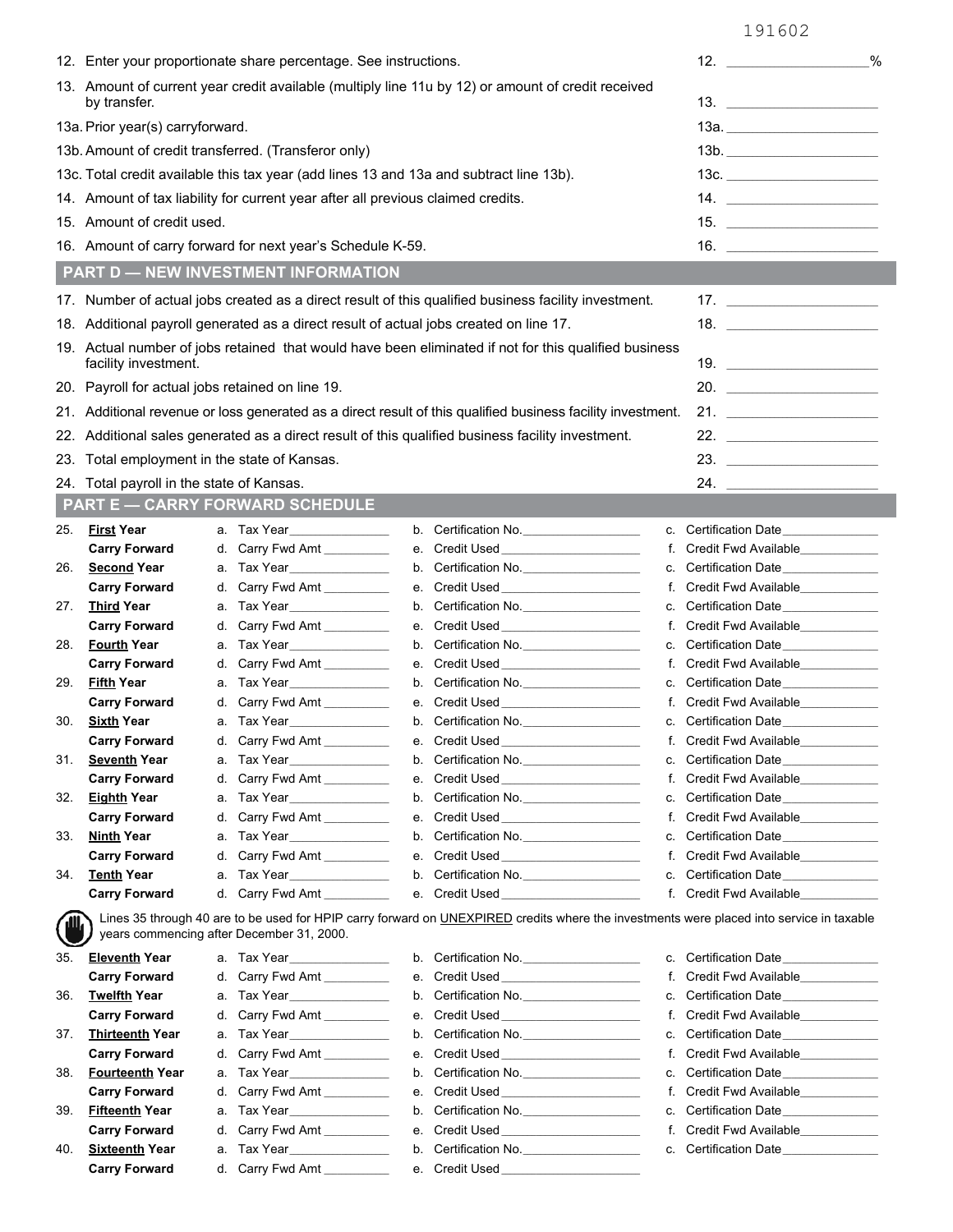## **INSTRUCTIONS FOR SCHEDULE K-59**

#### **GENERAL INFORMATION**

Schedule K-59 provides an investment schedule and a carry forward schedule. Please read all directions before completing this schedule.

The High Performance Incentive Program (HPIP) provides for two types of credits: 1) Training and Education Credit [K.S.A. 74-50,132]; and, 2) Investment Tax Credit [K.S.A. 79-32,160a(e)]. Certification from the Kansas Department of Commerce (KDOC) is the initial requirement for either of the credits and must be maintained with your records.

**Training and Education Credit.** A qualified firm that invests in the training and education of its employees and pays higher than average wages is eligible to receive a tax credit. The credit is the amount of training and education expenditures that exceed 2% of the wages, limited to \$50,000. The credit must be used in the tax year it is earned. There is no carry forward provision for this credit.

**Investment Tax Credit.** A qualified firm may be eligible to receive a 10% investment tax credit for investment in excess of \$50,000 (\$1,000,000 for the counties of Douglas, Johnson, Sedgwick, Shawnee and Wyandotte) in a Qualified Business Facility (QBF). This credit may be carried forward for the next 16 tax years as long as the firm is recertified in the tax year the carry forward is used. Schedule K-59 must be completed for each QBF in the initial year and, if necessary, for any carry forward year for each location. Schedule K-59 must be completed for each credit received by tranfer for its initial year and if necessary, for any carry forward year.



**IMPORTANT:** Do not send any enclosures with this credit schedule. If additional information is needed, the Department of Revenue reserves the right to request it at a later date.

A "qualified firm" is a for-profit business establishment, subject to state income, sales or property taxes, identified:

- under the North American Industry Classification System (NAICS) designation 221, 311 through 339, 423 through 425, 481 through 519, 521 through 721, 811 through 928; OR
- as a corporate or regional headquarters or back-office operation of a national or multinational corporation regardless of NAICS designation.

A business establishment may be assigned a NAICS designation according to the primary business activity at a single physical location in Kansas. There are additional qualifications to meet the definition of "qualified firm." Contact KDOC for information.

A "**qualified business facility investment**" is the value of the real and tangible personal property, except inventory or property held for sale to customers in the ordinary course of business, which constitutes the qualified business facility. See K.S.A. 79-32,154(e).

"Corporate headquarters" is a facility where principal officers of the corporation are housed and from which direction, management or administrative support for transactions is provided.

K.S.A. 74-50,227 requires the collection of certain tax incentive information for publication on a database managed by the Kansas Department of Commerce. Information collected will include the name and address, including county of the recipient receiving the benefits from the tax incentive program, the annual amount of incentive claimed, distributed or received, qualification criteria for the incentive, and required benchmarks for continued participation in the program and progress made towards the benchmarks.

**Transferee's only** - Complete the following sections: Part A (lines 2, 2b and 2c), Part C (lines 10, 13, 13a, and 13c through 16) and Part E (carryforward schedule).

**Transferor** (the original credit earner) - Complete the entire form to establish the credit and show the transfer.

### **LINE BY LINE INSTRUCTIONS**

**PART A – GENERAL INFORMATION**

**LINE 1** – Enter the period certified by KDOC.

**LINE 2** – Enter the HPIP or transferee certification number received from KDOC.

**LINE 2a** - Enter the transferor certificate number.

**LINE 2b** - Enter the amount of credit provided on the credit certificate issued to the transferee or transferor by the KDOC.

**LINE 2c - Transferee** - enter the number of carryforward years remaining of credit when the credit was acquired.

#### **PART B – HPIP TRAINING AND EDUCATION CREDIT**

The training and education credit is authorized through HPIP and shall

be claimed in the tax year for which the company is certified. If the HPIP certification period should overlap two tax years, the taxpayer shall have the choice of which tax year to claim the training and education tax credit.

- **LINE 3** Enter the total qualified business **cash** investment in the training and education of the qualified firm's employees during the 12-month measurement period specified on your HPIP eligibility form or certification letter. Do not include spending used to match the state's Kansas Industrial Retraining (KIR) program.
- **LINE 4** Enter the total dollar amount expended for payroll costs for both full time and part time positions. This should correspond to the amount reported on your Employer's Quarterly Wage Report that is submitted to the Kansas Department of Labor.
- **LINE 5**  Multiply line 4 by 2% and enter the result.
- **LINE 6** Subtract line 5 from line 3 and enter the result.
- **LINE 7** Enter amount from line 6 or \$50,000, whichever is less. This is the total training and education credit for cash investment made.
- **LINE 8** Partners, shareholders, or members must enter their proportionate share percentage in the partnership or S corporation. All other taxpayers enter 100%.
- **LINE 9** Multiply line 7 by line 8. This is the amount of credit allowable for training and education. Apply this credit to your tax liability before any other credits.
- **LINE 9a** Enter the amount of training and education credit used against your tax liability (cannot exceed your tax liability) on the appropriate line of Form K-40, Form K-41, Form K-120, or Form K-130.

#### **PART C – HPIP INVESTMENT CREDIT**

Qualified business facility investment is the value of the real and tangible personal property, except inventory or property held for sale to customers in the ordinary course of the taxpayer's business, which constitutes the qualified business facility, or which is used by the taxpayer in the operation of the QBF, during the taxable year for which the HPIP investment tax credit is claimed. The value of such property during the taxable year shall be: 1) its original cost if owned by the taxpayer; or 2) eight times the net annual rental rate if leased by the taxpayer.

All **three** of the following conditions must be met for property to be eligible for the HPIP investment tax credit.

- 1. Only those expenditures for real and tangible personal property made during the certification period will qualify for the credit:
- 2. The property must be capable of being used by the taxpayer or must be used by the taxpayer in the operation of the QBF during the certification period (no property classified or defined as construction in process); and
- 3. Only that property identified on the capital investment project form submitted to KDOC shall be eligible.

#### **Current Year Investment Calculation:**

The QBF investment for HPIP purposes is computed based on a monthly average of the HPIP qualified investment made during the certified or recertified months that fall within the taxpayer's tax year. The investment or expenditures must meet the qualifications listed above. This property will also be present in the property factor for apportionment purposes. The QBF investment shall be determined by dividing the sum of the total cumulative value of such HPIP property on the last business day of each full calendar month during the portion of the taxable year during which the QBF was in operation by the number of full calendar months the QBF is in operation.

#### **Base Year Investment Calculation:**

For investment in a QBF, which facility existed and was operated by the taxpayer prior to the investment, a base amount of investment will be deducted from the current year's HPIP investment average. The base shall consist of the average HPIP investment made by the taxpayer in all prior years at this QBF. This property will also be present in the property factor for apportionment purposes. The base QBF investment for HPIP purposes shall be determined by dividing the sum of the total cumulative value of such HPIP property on the last business day of each full calendar month during the portion of the prior taxable year during which the QBF was in operation by the number of full calendar months the QBF was in operation. Only HPIP QBF investment that is related to the facility will be in the base.

**LINE 10** –Enter street address and city of the qualified business facility. **LINE 11a through 11l:**

**Column (1) – Filing Period:** Enter the months in the order of the filing period being used by the legal entity.

**Column (2) – Base year—QBF Monthly Investment:** In the heading of